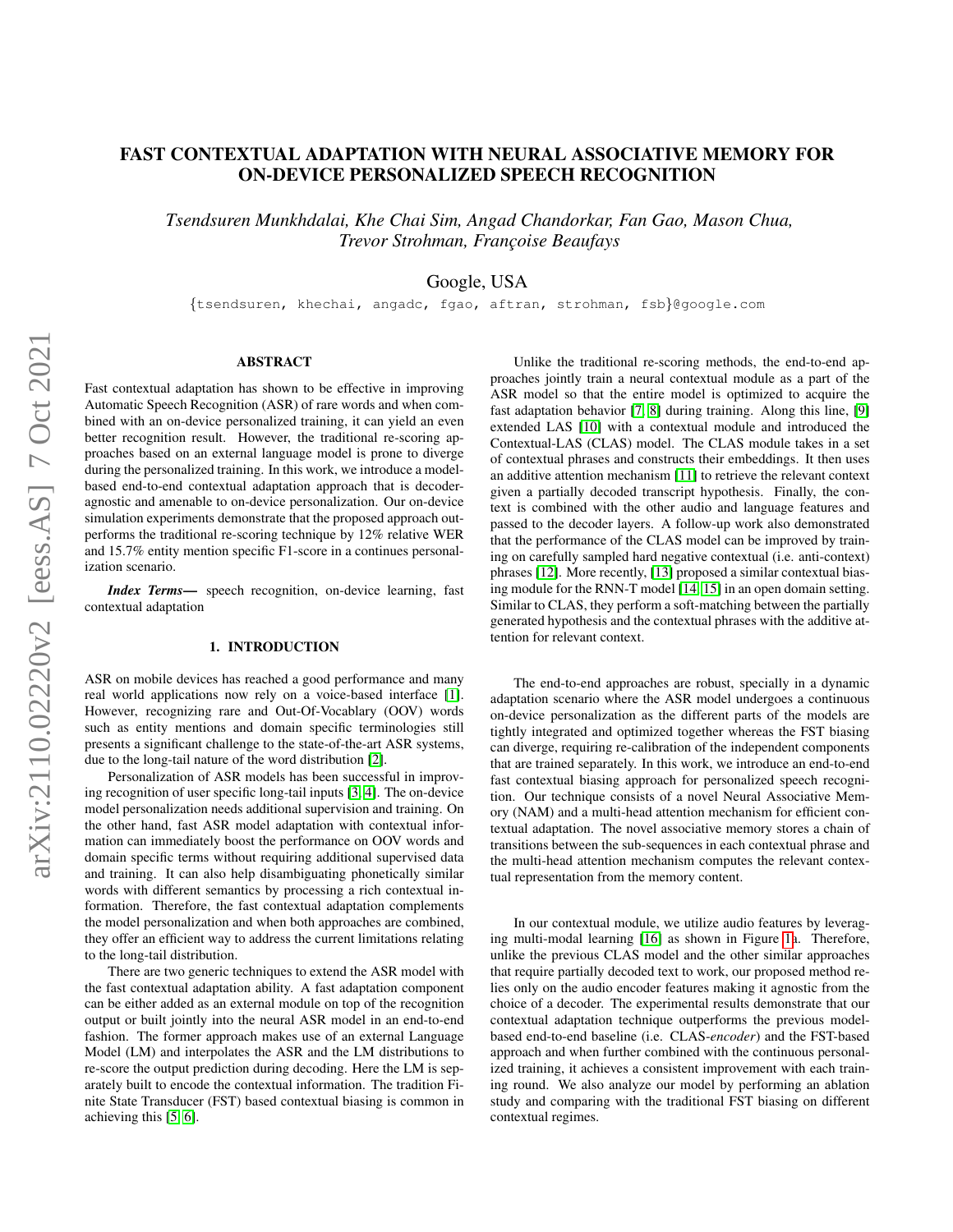

<span id="page-1-0"></span>Fig. 1. Overall architecture of (a) our audio encoder and (b) the proposed contextual biasing module.

# 2. METHODS

Figure [1a](#page-1-0) illustrates the audio encoder architecture of our NAM model for on-device personalized speech recognition. The encoder consists of a contextual biasing model and an audio encoder. In addition to the standard audio input, it has another external input for processing the contextual information. In this work, we focus on the contextual information provided in the form of text although our approach can readily be extended to other form of contextual information such as image and video.

The model starts by processing the input audio frames and extracting corresponding audio features with an audio encoder. We then provide a set of contextual phrases to the contextual biasing module and compute a relevant context for each audio feature vector. Finally, the context vectors are applied as a shift to the original audio features to produce the contextualized audio representations.

# 2.1. Contextual Biasing Module

Figure [1b](#page-1-0) shows the overall architecture of the proposed contextual biasing model. This module takes in a set of contextual phrases and a sequence of audio features  $h_t \in \mathbb{R}^e$  and computes the relevant context representations. First, the word-piece (WP) tokens for the entire contextual phrases are mapped to dense context vectors with a text context encoder. We then build a key-value associative memory and store the resulting representations. Finally, given an audio representation, a relevant biasing context vector is constructed from the memory by using a Multi-Head Attention (MHA) mechanism and passed to the projection layer.

# *2.1.1. Context Encoder*

The context encoder performs a bi-directional contextual embeddings of each contextual phrase. Given  $B$  number of contextual phrases and their WP ids denoted as  $\{w_{u,i}\}_{i=1}^B$  where u is the WP index, the encoder computes their corresponding context vectors  ${x_{u,i}}_{i=1}^B$  where  $x_{u,i} \in \mathbb{R}^d$ . Any bi-directional text embedding methods including BiLSTM [\[17\]](#page-4-16) can be used as the encoder. In this work, we parameterize the context encoder with TransformerXL [\[18\]](#page-4-17) without causal attention masks.

#### *2.1.2. Neural Associative Memory*

The CLAS and its related techniques [\[9,](#page-4-8) [13\]](#page-4-12) construct a dense representation for each contextual phrase for a coarse-grained global biasing. They do not explicitly model the transition probability between the WPs tokens. Modelling this transition can be useful when biasing for personalized entity names and proper nouns that are rare and unseen during training as it allows us to recover an expected next token by using its preceding sub-sequence. Therefore, this work introduces a more fine-grained biasing technique that operate at the WP-level.

Our goal is to learn and utilize what WP token is likely to follow given a sequence of preceding WPs. This can be achieved by the standard LM objective that models the conditional probability of a current token  $w_{u,i}$  given its preceding tokens  $w_{u, as$  $p_{LM}(w_{u,i}|w_{u,. However, learning the conditional distribu$ tion in an end-to-end model-based fashion is a slow process and it is computationally infeasible to do this on the fly for biasing contexts that change dynamically. On the other hand, an associative memory [\[19\]](#page-4-18) can reconstruct a previously stored pattern by using its partial or corrupted variant [\[20,](#page-4-19) [21\]](#page-4-20). In this work, we propose to amortize this process by using a fast associative memory mechanism. In our contextual biasing module, whenever the biasing context changes with new contextual phrases, we update our memory to learn their conditional transition on the fly and then during decoding, we retrieve the next WP representation from the memory to inform the decoder about an expected output at the current step.

Concretely, once the context representations  ${x_{u,i}}_{i=1}^B$  are constructed for the entire input set, we build an associative memory to store and retrieve the relevant biasing contexts. As shown in Figure [1b](#page-1-0), The memory stores the associative transition between the WP sub-sequences of the same phrase. In the associative memory, every WP token in each phrase is used as a key to map to the next WP token (left-shifted). Therefore, a memory item  $l$  of a key-value pair  $(k_l, v_l)$  is built from the two successive context embeddings  $x_{u-1,i}$ and  $x_{u,i}$ . In our memory, all the phrases are stored in a flat structure and there are a total of  $B \times U$  number of key-value pairs. Here U is the maximum length of the phrases and we perform padding and masking for shorter phrases.

This creates a chain of transitions in our memory and allows us to easily recover the current token  $x<sub>u</sub>$  from the memory by using its previous element  $x_{u-1}$  to traverse a contextual phrase in a finegrained manner. To handle the cases where there is no relevant biasing context given an audio representation, we make use of a special slot in the memory with learned key and value vectors.

#### *2.1.3. Multi-Head Attention*

In order to retrieve relevant context from the representations of the contextual phrases, the previous approaches [\[12\]](#page-4-11) rely on the original additive attention technique [\[11\]](#page-4-10). However, there are two main limitations related to this. As the attention focus is limited only on a single slot among the entire memory entries, the model is not able to aggregate multiple representations efficiently with a single forwardpass. Second, the standard single-head attention is prone to optimization difficulties [\[22\]](#page-4-21), which can limit its applications to harder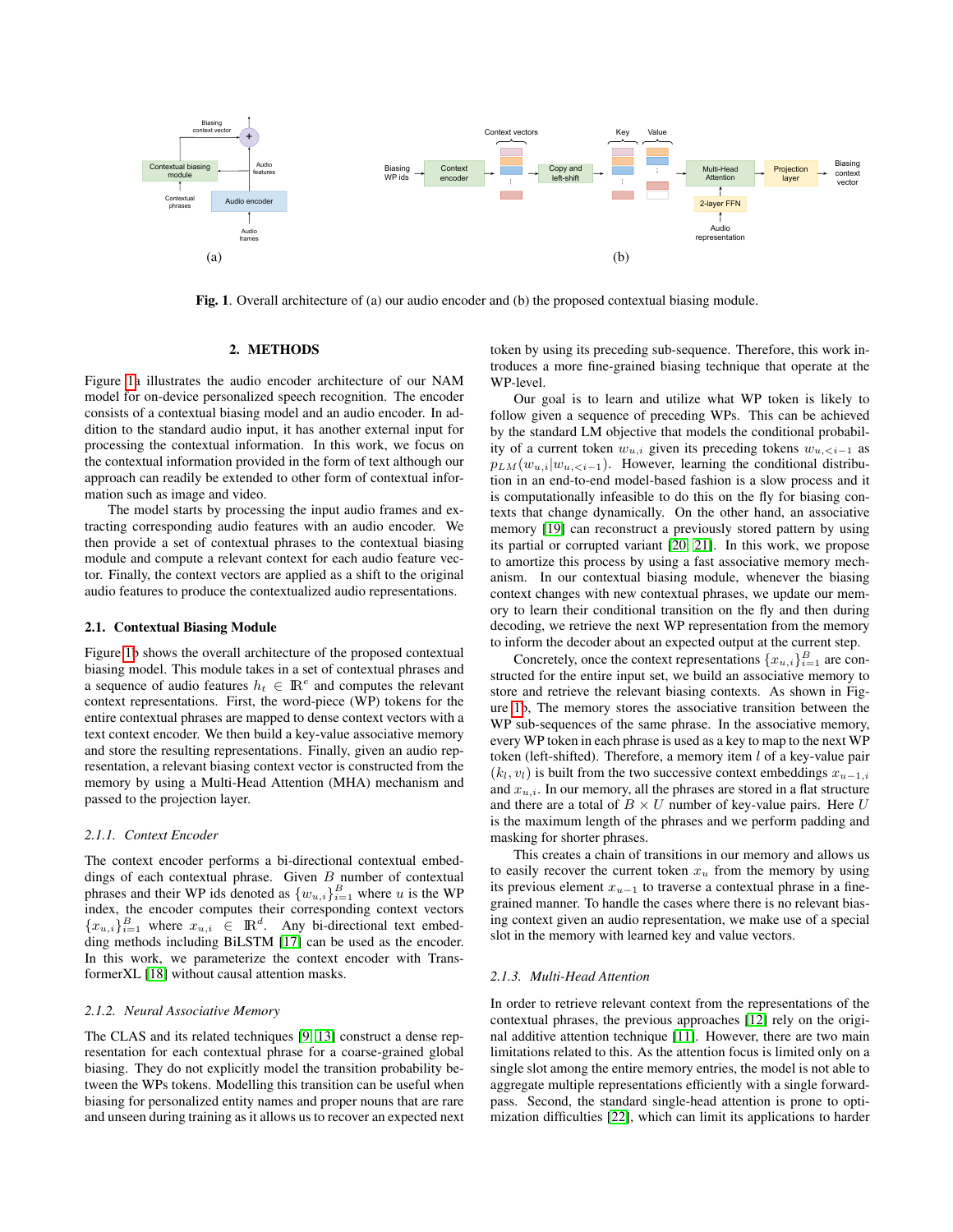Table 1. Results on *Wiki-Names* test set. For the FST baseline, we reported multiple results with different re-scoring weights.

<span id="page-2-1"></span>

| Model      | WER  | Precision | Recall | F <sub>1</sub> -score |
|------------|------|-----------|--------|-----------------------|
| None       | 36.0 | 98.1      | 12.3   | 21.8                  |
| <b>FST</b> | 32.5 | 95.0      | 37.3   | 53.5                  |
|            | 29.7 | 92.5      | 58.6   | 71.7                  |
|            | 29.4 | 73.9      | 70.4   | 72.1                  |
|            | 46.8 | 4.7       | 77.2   | 8.8                   |
| NAM (ours) | 28.8 | 90.4      | 61.9   | 73.5                  |

tasks. The MHA mechanism improves by using multiple parallel heads in a single pass [\[23\]](#page-4-22) and thus it is suitable for our model. Specially, in our NAM model and unlike the other approaches, we compute the relevant biasing context by using the audio input rather than the partially decoded text for contextualized audio representations. Therefore, it is crucial for our attention mechanism be able to learn across multi-modalities.

### <span id="page-2-0"></span>2.2. Training

Our contextual biasing module can extend any neural ASR system with encoder-decoder architecture for fast contextual adaptation. We incorporate our biasing module into an existing ASR model that is already trained and then continue to train them jointly. Training converges quickly since most model parameters are already trained. This approach is more efficient than training the entire model from scratch. Since our contextual biasing approach only modifies the encoder outputs for fast adaptation, it is decoder-agnostic and thus can be used along with different ASR decoding approaches and training losses such as RNN-T [\[14,](#page-4-13) [15\]](#page-4-14), offering a greater flexibility than the previous CLAS related approaches.

In order for the model to learn to readily exploit the biasing context, a proper credit assignment is forced during training. Following [\[9\]](#page-4-8), we select an n-gram phrase from each transcript as the correct biasing context for that input and add this phrase to the entire context set with a probability  $p$ . We then annotate the transcript by marking each occurrence of the selected n-gram with a special token  $\langle$ bias>. Therefore, the model must predict the special  $\langle$ bias> token by constructing the correct biasing context from the entire set.

#### 3. EXPERIMENTS

# 3.1. Datasets

We train on many types of speech data [\[24\]](#page-4-23). The data consists of anonymized and transcribed English utterances from different domains including accented speech, telephony speech, and YouTube. The total amount of training data is around 400k hours. We followed a similar data augmentation procedure as in [\[25\]](#page-4-24). During training, we followed the procedure described in Section [2.2](#page-2-0) and annotated the transcript.

We run tests on the *Wiki-Names* corpus [\[26\]](#page-4-25) to evaluate the proposed approach in an on-device simulation environment and compare with baseline models. The *Wiki-Names* corpus was designed for entity mention personalization. This data set contains read speech collected from 100 speakers. The text prompts used for the data collection were extracted from US English Wikipedia pages containing named entity mentions with type *person* that are misrecognized by a reference ASR model. In this set, each speaker has 50 train, 10 dev

<span id="page-2-2"></span>Table 2. Results on *Wiki-Names* test set after personalized training. The best FST model (with 29.4% WER) was selected based on the contextual adaptation results reported in Table [1.](#page-2-1)

| Model      | WER  | Precision | Recall | F <sub>1</sub> -score |
|------------|------|-----------|--------|-----------------------|
| None       | 29.2 | 95.2      | 57.1   | 71.4                  |
| <b>FST</b> | 30.0 | 69.3      | 70.1   | 67.7                  |
| NAM (ours) | 26.4 | 87.0      | 80.0   | 83.4                  |
|            |      |           |        |                       |

and 10 test utterances that cover 5 entity mentions total per speaker. We have around 4.6 minutes of training data per speaker. Unless specified differently, we add 5 contextual phrases per utterance, one of which is in the utterance transcript and 4 distractor phrases.

# 3.2. Model

The ASR model used in our large scale training on the multi-domain data and the on-device simulation experiments is an RNN-T model with Conformer [\[27\]](#page-4-26) encoder. This model is similar to those described in [\[25\]](#page-4-24). The are 17 conformer blocks followed by the contextual biasing module. 128-dimensional log-Mel features are computed on a 32 milliseconds window, with 22 milliseconds overlap between neighboring windows. 4 subsequent feature vectors are stacked yielding a 512-dimensional input features, which is then subsampled by a factor of 3 across the time dimension. We used a WP model with vocabulary size of 4096 for the transcript and biasing text tokenization.

For the contextual biasing module, we used 5 Transformer blocks for context encoder and the input and hidden dimensions for the MHA with 8 heads were set to 512 and 1024, respectively. Contextual phrases are 1 to 3 words long, and the insertion probability p was 0.7 during training. The models were trained on v3-128 TPU Pod with a batch size of 4096 and Adam optimizer.

# 3.3. Fast Contextual Adaptation Results

After training on the multi-domain data, we tested the models on the *Wiki-Names* corpus by providing entity mentions as biasing context to evaluate for fast adaptation behavior. The entity mentions are unseen during training and thus an efficient model must adapt onthe-fly to recognize the mentions correctly after provided with the biasing context.

In addition to the proposed NAM model, we evaluate two other approaches: a simple non-contextual baseline model (None) and the same baseline model with the traditional FST biasing component [\[5,](#page-4-4) [6\]](#page-4-5). We measure overall WER as well as entity mention specific Recall, Precision and F1-score metrics. For the FST biasing model, there are additional hyper-parameters that require properly tuned, re-scoring weight value being the most important one.

The results are summarized in Table [1.](#page-2-1) For the FST baseline, we reported multiple results with different re-scoring weights. The best WER for the FST baseline is 29.4% after tuning its re-scoring weight while the non-biasing baseline without any contextual biasing obtains 36.0% WER. Our proposed approach achieves 28.8%, which is 2% relative WER improvement over the FST biasing models. As expected, the contextual biasing models obtained a better recall. However, the higher recall resulted in a decreasing precision. Overall our model outperforms the FST biasing baseline by 1.4% F1-score.

We also evaluated the same NAM model for an empty context scenario, where no biasing phrases are provided as input. Our model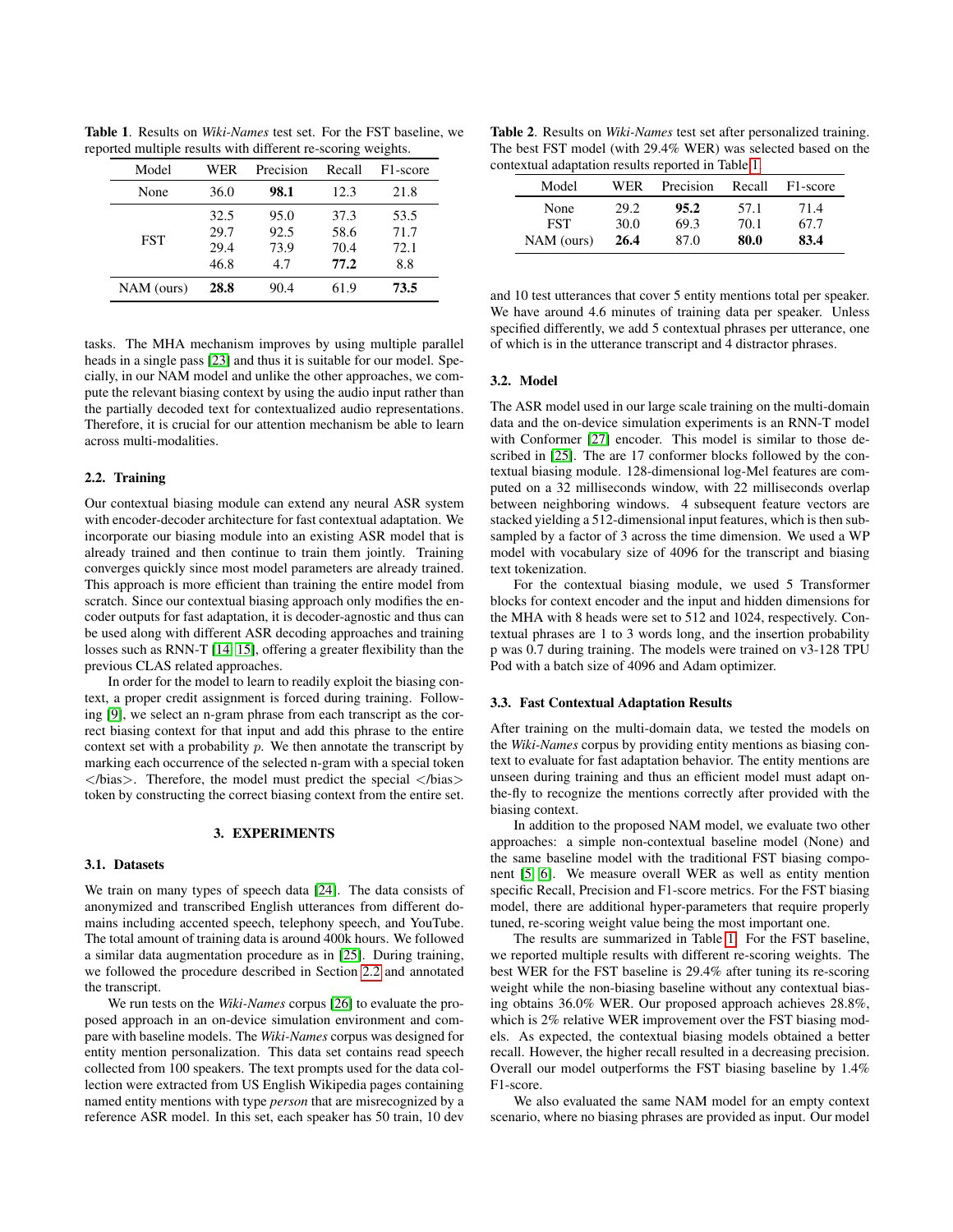

<span id="page-3-0"></span>Fig. 2. Comparison of the test metrics with increasing training rounds.

achieved 35.9% WER, showing no regression error when no biasing context is available. We noted that the FST baseline is sensitive to the choice of re-scoring weight value and when not tuned properly, this can even worsen the performance. Tuning of this value is expensive as well, which our NAM model does not require.

# 3.4. Continuous Personalization Results

We run an extensive evaluation in a continuous personalization scenario [\[4\]](#page-4-3) where the models are continually trained to further adapt for each speaker in *Wiki-Names*. We updated the RNN-T joint layers with 3.4 million parameters for each speaker. For memory efficiency, Adafactor optimization [\[28\]](#page-4-27) with a learning rate of 0.005 and without the first-order momentum was used as optimizer. The gradient clipping was set to 0.1. This setup closely simulates an on-device continuous personalization training. The on-device training is performed with 2 epochs per training round and a mini-batch size of 10. We run total 5 training rounds. We used the approach described in [\[4\]](#page-4-3) to guard against catastrophic forgetting and model drift.

Figure [2](#page-3-0) shows the detailed performance metrics on *Wiki-Names* test data as the models are continually trained from one round to another round and Table [2](#page-2-2) reports the final results after the continuous personalization. The WER for the non-biasing baseline and our proposed NAM models improve consistently throughout training and reaches 29.2% and 26.4% respectively. The recall and F1 score metrics are also improved. The NAM achieves 80.0% recall and 83.4% F1-score, outperforming the none and the FST biasing model by around 17% and 23% relative F1-score respectively.

However, for the FST baseline, the continuous personalization does not always improve the performance and it diverges only after the first round. The divergence is more severe in the case of the precision on the entity mentions. This is not surprising since the joint layer parameter updates during continuous training do not take into account the FST contextual biasing output. Also, once the model is changed due the parameter updates, the FST hyper-parameters, such as the re-scoring weight, need to be tuned again indicating that the re-scoring weight values poorly generalize to the new model. This is not suitable in an on-device personalization scenario. On the other hand, our proposed end-to-end approach offers a tighter integration with the ASR model and demonstrates robust improvement as the model is continuously personalized for each speaker.

# 3.5. Model Ablation

Finally, we performed ablations with varying number of contextual phrases as well as on model variants. We vary the context size from 10 to 50 entries consisting of only single positive and the remaining ant-context phrase. Figure [3](#page-3-1) compares the FST and NAM models. The FST WER increases significantly with a larger context size while the WER for our model-based end-to-end approach degrades gracefully.



<span id="page-3-1"></span>Fig. 3. Comparison of FST and NAM on varying number of contextual phrases.

<span id="page-3-2"></span>Table 3. Results of model variants on *Wiki-Names* test set.

| Model          | WER  | Precision | Recall | F <sub>1</sub> -score |
|----------------|------|-----------|--------|-----------------------|
| NAM            | 28.8 | 90.4      | 61.9   | 73.5                  |
| NAM-left shift | 29.6 | 90.9      | 56.5   | 69.7                  |
| NAM-single     | 30.5 | 90.3      | 50.5   | 64.7                  |
| CLAS-encoder   | 34.9 | 96.8      | 20.9   | 34.4                  |

As for the model variants, we have 3 models including an adopted version of the previous CLAS model. They are listed in Table [3](#page-3-2) along with their performance. In the NAM-*single* model, we construct only a single vector representation of each phrase whereas the NAM-*left shift* does not apply the left-shifting for the value vectors. For the CLAS-*encoder* model, we moved CLAS's contextual module to the top of the encoder and fed in the audio features. Learning a single representation for each contextual phrase hurts the performance more than the sharing the key and value vector without the left-shift, which underperforms the main NAM, specially in terms of recall. The CLAS-*encoder* performs better than the non-biasing model, although its results are still far from that of the NAM model.

# 4. CONCLUSION

We introduced a novel end-to-end contextual biasing approach for fast adaptation of ASR models. We proposed a neural associative memory to store and retrieve fine-grained transitional information of each contextual phrase. Our approach is decoder-agnostic as it learns contextualized representations of audio encoder features by leveraging multi-modal learning. The proposed model achieved a better initial as well as a personalized performance over strong baselines. When evaluated on increasing number of contextual phrases, our NAM model outperformed the FST biasing approach by up to 10.9% relative WER.